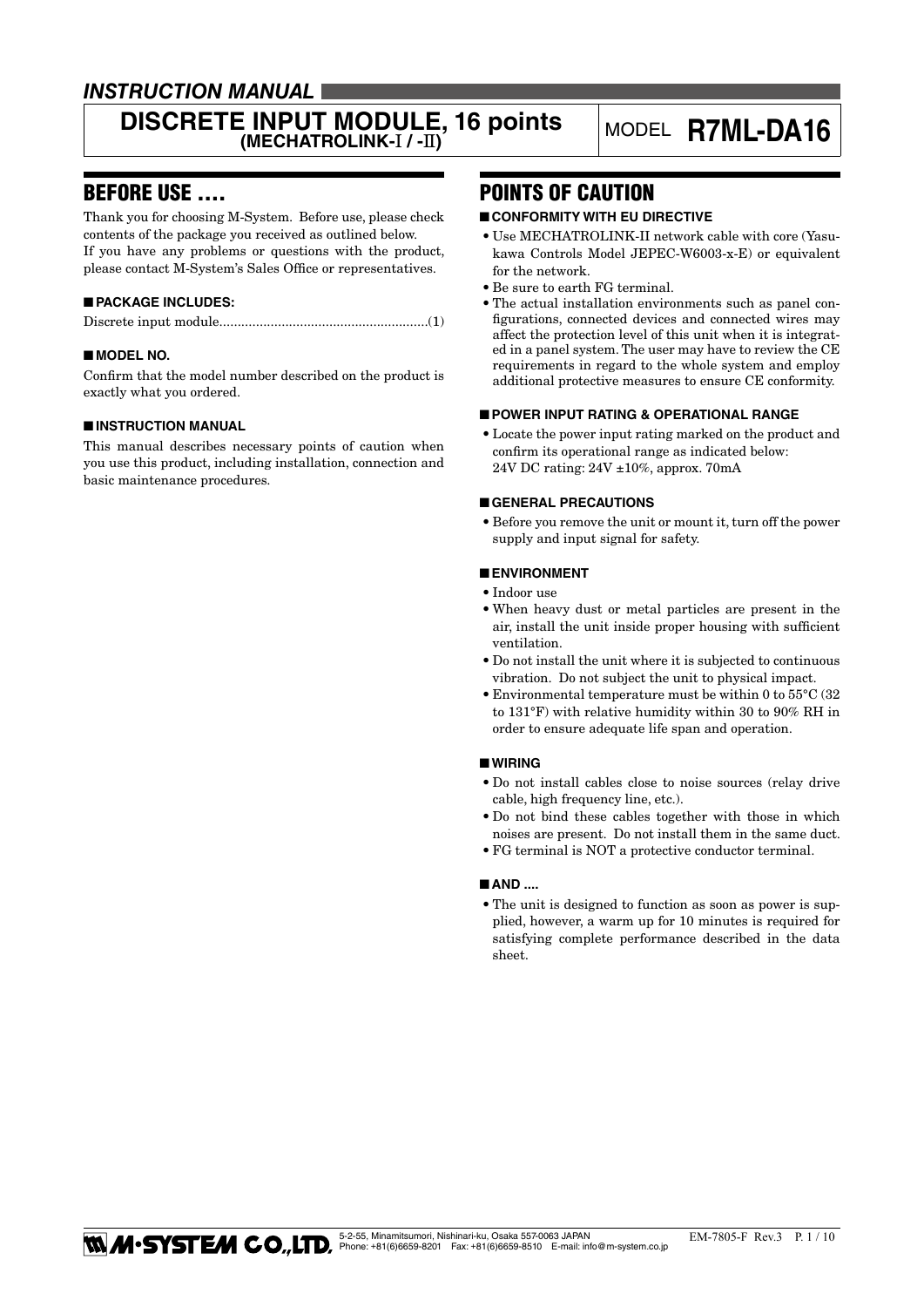### COMPONENT IDENTIFICATION

#### ■ **FRONT VIEW**



#### ■ **LEFT SIDE VIEW**

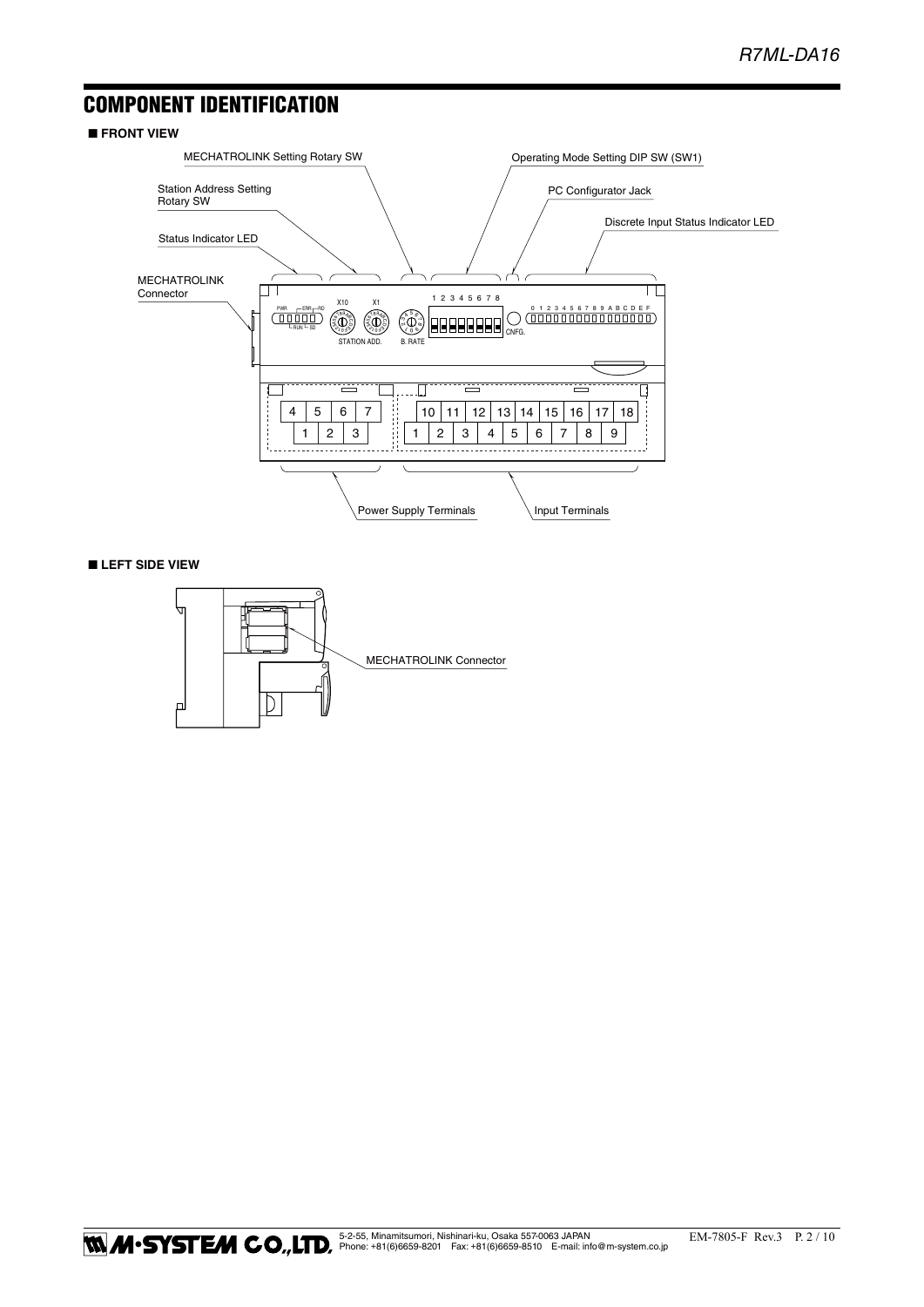#### ■ **STATUS INDICATOR LED**

| ID         | <b>COLOR</b> | <b>FUNCTION</b>                         |
|------------|--------------|-----------------------------------------|
| PWR        | Green        | Turns on when the internal 5V is sup-   |
|            |              | plied normally.                         |
| RUN        | Green        | Turns on in normal communications con-  |
|            |              | ditions.                                |
| <b>ERR</b> | Red          | Turns on in no communication or setting |
|            |              | error.                                  |
| SD.        | Green        | Turns on when the module is transmit-   |
|            |              | ting.                                   |
| RD         | Green        | Turns on when the module is receiving.  |

#### ■ **STATION ADDRESS**

Station Address is selected between 60H and 7FH (Intelligent I/O) in hexadecimal. (Certain numbers may not be selectable depending on the master types. Refer to the instruction manual of the master unit.)

The left switch determines the MSD, while the right switch does the LSD of the address.

(Factory setting: 60H)



#### ■ **MECHATROLINK MODE**

Choose MECHATROLINK-I or -II, and the data size. Positions 2, 4 through 9 are unused. (Factory setting: 1)



0 : MECHATROLINK-II (32-byte mode) 1 : MECHATROLINK-II (17-byte mode) 3 : MECHATROLINK-I (17-byte mode)

- MECHATROLINK Setting

#### ■ **EXTENSION MODULE**

Combinations with any extension module is selectable.

### ■ **OPERATING MODE**

(\*) Factory setting

#### **• Extension (SW1-1, 1-2)**

| SW <sub>1-1</sub> | SW1-2 | Extension                       |
|-------------------|-------|---------------------------------|
| OFF               | OFF   | No extension $(*)$              |
| ON                | OFF   | Discrete input, 8 or 16 points  |
| OFF               | OΝ    | Discrete output, 8 or 16 points |

#### **• Read rate (SW1-6, 1-7, 1-8)**

| SW1-6 | <b>SW1-7</b> | SW1-8     | Extension             |
|-------|--------------|-----------|-----------------------|
| OFF   | OFF          | OFF       | $\leq 10$ msec. $(*)$ |
| ON    | OFF          | OFF       | $\leq 1$ msec.        |
| OFF   | ON           | OFF       | $\leq 5$ msec.        |
| OFF   | ON           | OFF       | $\leq$ 20 msec.       |
| ON    | OFF          | <b>ON</b> | $\leq 50$ msec.       |
| OFF   | OFF          | 0N        | $\leq 70$ msec.       |
| ON    | OΝ           | ΟN        | $\leq 100$ msec.      |
| OFF   | OΝ           | ON        | $\leq$ 200 msec.      |

Caution ! - SW1-3, 1-4, 1-5 are unused. Be sure to turn off unused ones.

#### ■ **DISCRETE INPUT STATUS INDICATOR LED**

Discrete input modules including those for extensions have LED indicators showing input signal status.

Contact ON : LED ON

Contact OFF: LED OFF

#### ■ **POWER SUPPLY TERMINAL ASSIGNMENT**

|           | 5         |           | 6 |        |  |    |
|-----------|-----------|-----------|---|--------|--|----|
| <b>NC</b> |           | NC        |   | $+24V$ |  | 0V |
|           |           | 2         |   | 3      |  |    |
|           | <b>NC</b> | <b>NC</b> |   | FG     |  |    |

| NO. | ID     | <b>FUNTION</b>       |
|-----|--------|----------------------|
|     | NC     |                      |
| 2   | NC     |                      |
| 3   | FG     | FG                   |
| 4   | NC     |                      |
| 5   | NC     |                      |
| 6   | $+24V$ | Power input (24V DC) |
|     | ΩU     | Power input $(0V)$   |

#### ■ **INPUT TERMINAL ASSIGNMENT**

|            | 10 |                |                    | 10             |    | 13             |                | 14 |                | 15 |    | 16 |    |     |   | 18 |  |
|------------|----|----------------|--------------------|----------------|----|----------------|----------------|----|----------------|----|----|----|----|-----|---|----|--|
|            | NC |                |                    | X <sub>3</sub> |    | X <sub>5</sub> |                | X7 |                | X9 |    | XB |    | XD. |   | ХF |  |
|            |    |                | o<br>×.            |                |    |                | c              |    |                |    |    |    |    |     | 9 |    |  |
| <b>COM</b> |    | X <sub>0</sub> | vo<br>, . <u>.</u> |                | X4 |                | X <sub>6</sub> |    | X <sub>8</sub> |    | ХA |    | ХC |     |   |    |  |

| NO.            | ID             | <b>FUNCTION</b> | NO. | ID        | <b>FUNTION</b> |
|----------------|----------------|-----------------|-----|-----------|----------------|
| 1              | <b>COM</b>     | Common          | 10  | NC        | No Connection  |
| $\overline{2}$ | X <sub>O</sub> | Input 0         | 11  | X1        | Input 1        |
| 3              | X2             | Input 2         | 12  | X3        | Input 3        |
| 4              | X4             | Input 4         | 13  | X5        | Input 5        |
| 5              | X6             | Input 6         | 14  | X7        | Input 7        |
| 6              | X8             | Input 8         | 15  | X9        | Input 9        |
| 7              | XA             | Input 10        | 16  | XB        | Input 11       |
| 8              | <b>XC</b>      | Input 12        | 17  | <b>XD</b> | Input 13       |
| 9              | XE             | Input 14        | 18  | XF        | Input 15       |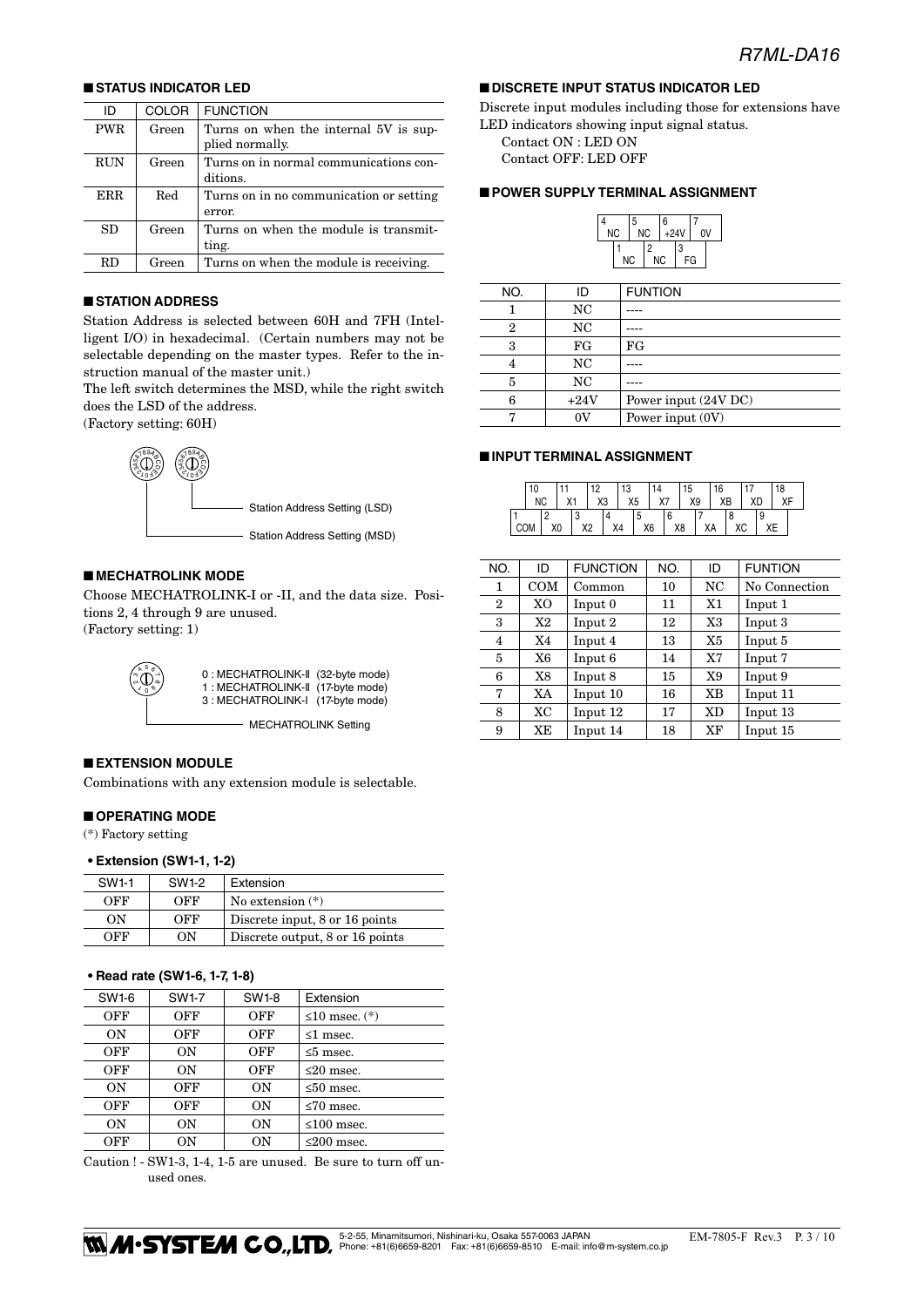### EXTERNAL DIMENSIONS unit: mm (inch)



### CONNECTION DIAGRAM

Connect the unit as in the diagram below. Note: In order to improve EMC performance, bond the FE terminal to ground. Caution: FE terminal is NOT a protective conductor terminal.



\*MECHATROLINK connectors are internally connected. The network cable can be connected to either one.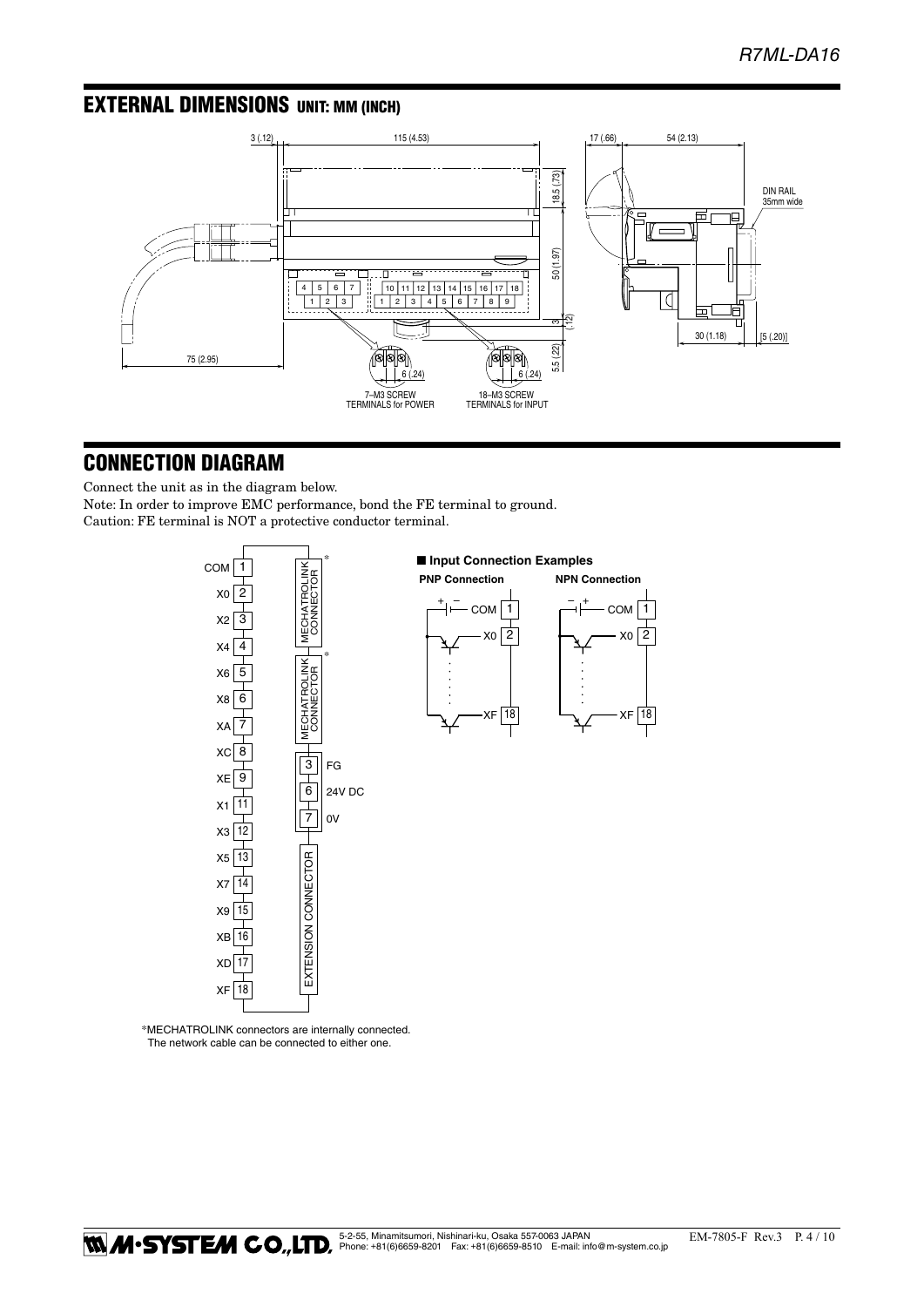### WIRING INSTRUCTIONS

■ **SCREW TERMINAL**

**Torque** : 0.5 N·m

#### ■ **SOLDERLESS TERMINAL mm (inch)**

Refer to the drawing below for recommended ring tongue terminal size. Spade tongue type is also applicable. Solderless terminal:

Applicable wire size: 0.25 to 1.65 mm2 (AWG 22 to 16) Recommended manufacturer: Japan Solderless Terminal MFG. Co., Ltd, Nichifu Co., Ltd



### **MECHATROLINK CONNECTION**



Be sure to connect the terminating resistors to the unit at both ends of transmission line. Use the terminating resistor dedicated for MECHATROLINK: Model JEPMC-W6022, Yaskawa Controls Co., Ltd. Certain types of Master units may have incorporated terminating resistors. Consult the instruction manual for the Master.

### MECHATROLINK COMMUNICATION

#### ■ **MECHATROLINK-I**

**Baud rate**: 4 Mbps

**Transmission distance**: 50 m max.

**Distance between stations**: 30 cm min.

**Transmission media**: MECHATROLINK cable (Model JEPMC-W6003-x-E, Yaskawa Controls Co., Ltd.)

**Max. number of slaves**: 15 (The maximum number of slaves might change depending on the master unit. Refer to the manual of the master unit)

**Transmission cycle**: 2 msec. (fixed) **Data length**: 17 byte

#### ■ **MECHATROLINK-II**

**Baud rate**: 10 Mbps **Transmission distance**: 50 m max. **Distance between stations**: 50 cm min. **Transmission media**: MECHATROLINK cable (Model JEPMC-W6003-x-E, Yaskawa Controls Co., Ltd.) **Max. number of slaves**: 30 (The maximum number of slaves might change depending on the master unit. Refer to the manual of the master unit) **Transmission cycle**: 0.5 msec., 1 msec., 1.5 msec., 2 msec., 4 msec., 8 msec.

**Data length**: 17 bytes / 32 bytes selectable (Must choose identical data size for all stations on one network)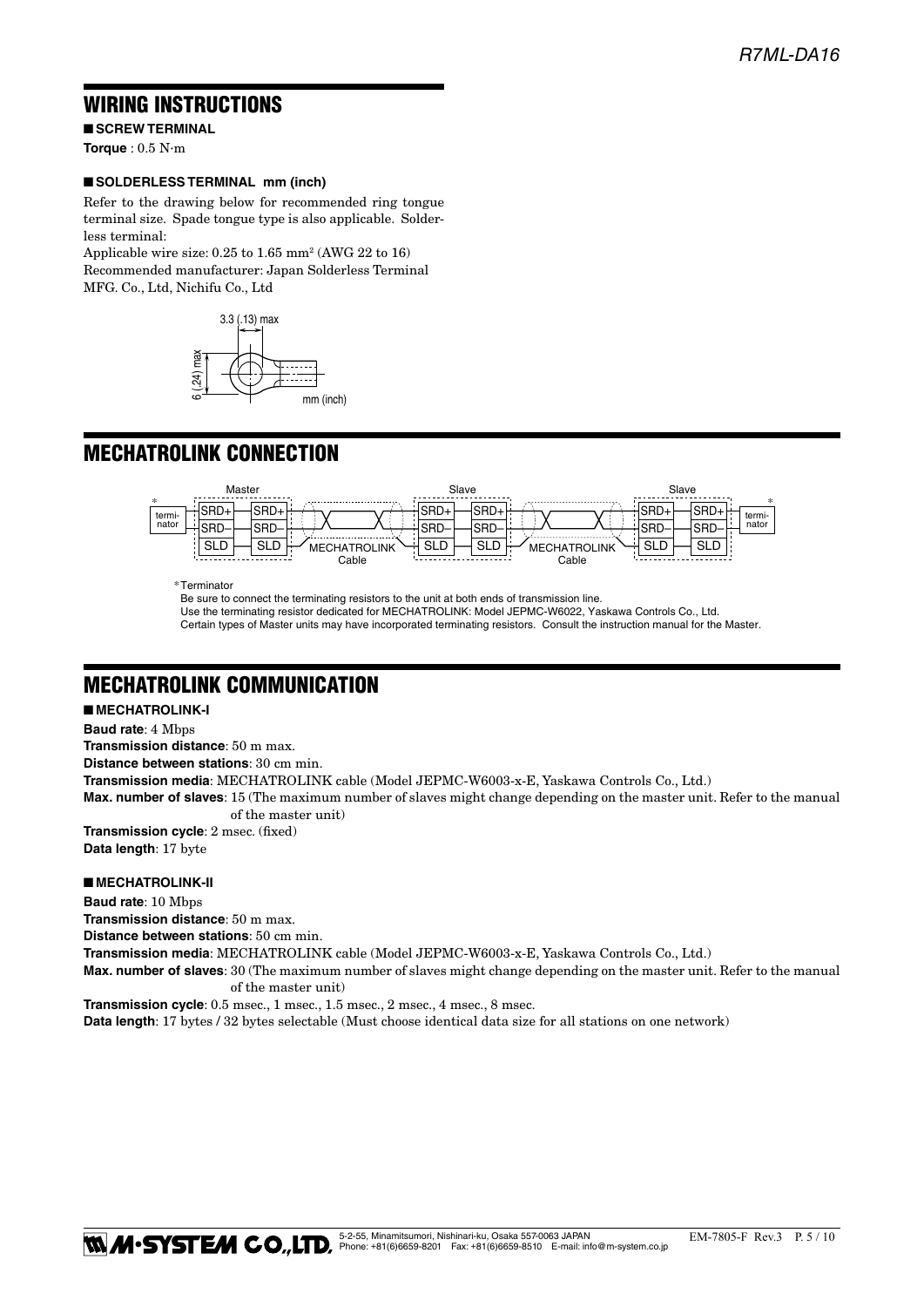### MECHATROLINK RELATED COMMANDS

#### ■ **MECHATROLINK DATA LINK LAYER COMMAND DESCRIPTIONS**

The R7ML, Intelligent I/O, performs the connection-type communications according to MECHATROLINK protocol. The following tables explain Data Link Layer Commands supported by the R7ML.

| <b>Byte</b>    | <b>COMMAND</b> | <b>RESPONSE</b> | <b>REMARKS</b>                                                                                  |
|----------------|----------------|-----------------|-------------------------------------------------------------------------------------------------|
| $\bf{0}$       | MDS(04H)       | S(0) (90H)      | Message Data Search (MDS) Command: Read the ID from the slave station<br>S (0): Response to MDS |
| 1              | $\mathbf{0}$   | ID1(00H)        |                                                                                                 |
| $\overline{2}$ | $\Omega$       | ID2(80H)        | Intelligent I/O specified                                                                       |
| 3              | 0              | 0               |                                                                                                 |
| $\overline{4}$ | $\Omega$       | $\theta$        |                                                                                                 |
| 5              | $\Omega$       | $\theta$        |                                                                                                 |
| 6              | 0              | $\mathbf{0}$    |                                                                                                 |
| 7              | $\Omega$       | $\theta$        |                                                                                                 |
| 8              | 0              | $\mathbf{0}$    |                                                                                                 |
| 9              | 0              | $\theta$        |                                                                                                 |
| 10             | $\theta$       | $\theta$        |                                                                                                 |
| 11             | 0              | $\theta$        |                                                                                                 |
| 12             | $\Omega$       | $\theta$        |                                                                                                 |
| 13             | 0              | $\mathbf{0}$    |                                                                                                 |
| 14             | $\Omega$       | $\theta$        |                                                                                                 |
| 15             | $\Omega$       | $\theta$        |                                                                                                 |
| 16             | 0              | $\mathbf{0}$    |                                                                                                 |
| 17             | 0              | $\Omega$        | Byte 17 through 31 are always 0 in the 32-byte mode.                                            |
|                |                |                 | These bytes are unavailable for MECHATROLINK-I, or MECHATROLINK-II in the 17-byte               |
| 31             |                | 0               | mode.                                                                                           |

#### **• MDS Command (04H) Data Format**

#### **• CDRW Command (03H) Data Format**

| <b>Byte</b>  | <b>COMMAND</b> | <b>RESPONSE</b> | <b>REMARKS</b>                                                                |
|--------------|----------------|-----------------|-------------------------------------------------------------------------------|
| $\Omega$     | <b>CDRW</b>    | ACK             | Cyclic Data Read/Write (CDRW) Command: Link transmission                      |
|              | (03H)          | (01H)           | Acknowledge (ACK): Positive response to CDRW                                  |
|              | <b>CMD</b>     | <b>RCMD</b>     | <b>CMD:</b> Application Layer Command                                         |
|              |                |                 | RCMD: Response to Application Layer Command                                   |
| $\mathbf{2}$ |                |                 | Byte 2 through 16 depend upon the Application Layer Command type.             |
|              |                |                 |                                                                               |
| 16           |                |                 |                                                                               |
| 17           |                |                 | Byte 17 through 31 depend upon the Application Layer Command type.            |
|              |                |                 | These bytes are unavailable for MECHATROLINK-I, or MECHATROLINK-II in the 17- |
| 31           |                |                 | byte mode.                                                                    |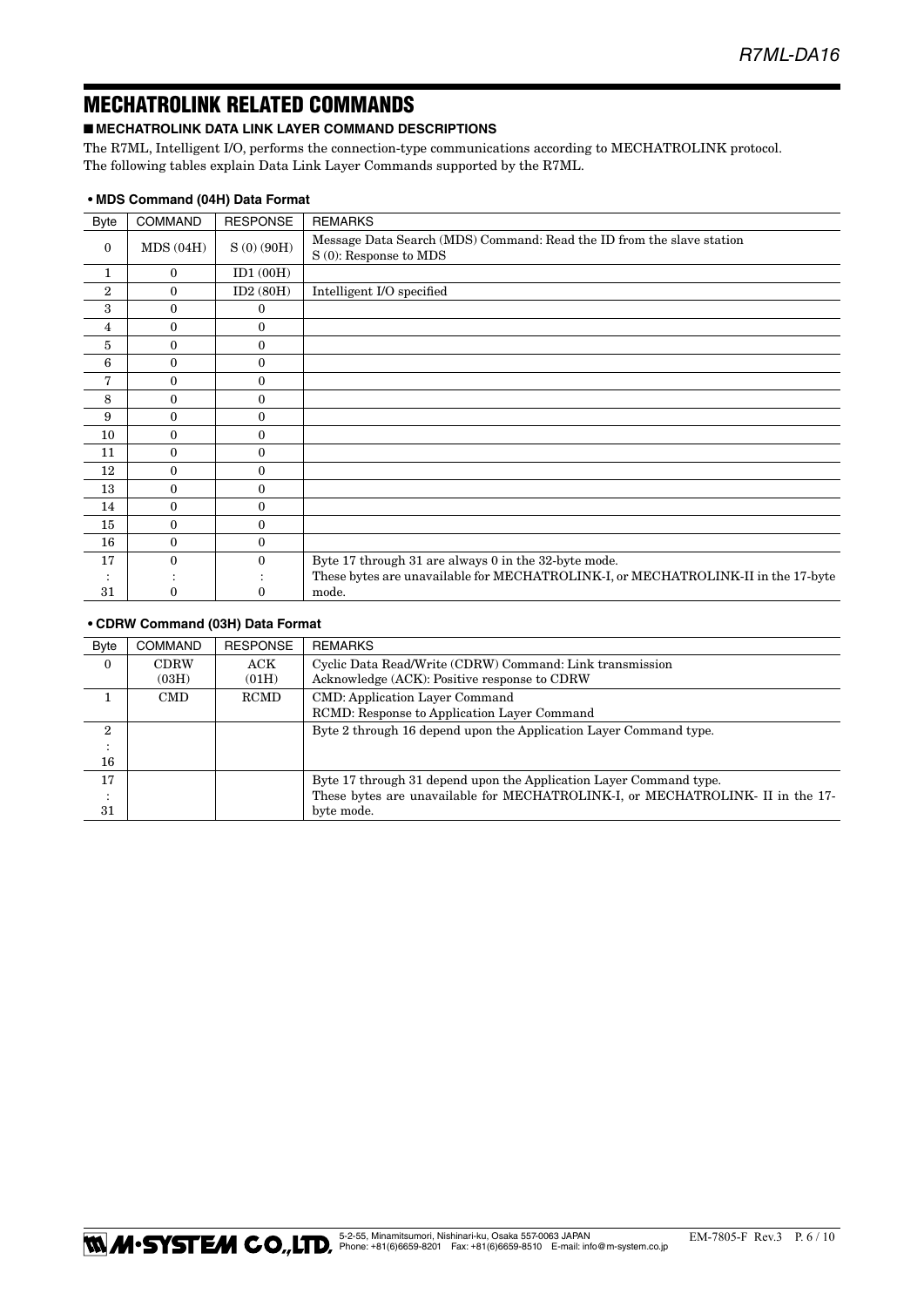#### ■ **MECHATROLINK APPLICATION LAYER COMMAND DESCRIPTIONS**

The following tables explain Application Layer Commands supported by the R7ML.

| Byte           | <b>COMMAND</b> | <b>RESPONSE</b> | <b>REMARKS</b>                                                                |
|----------------|----------------|-----------------|-------------------------------------------------------------------------------|
| $\Omega$       | CDRW(03H)      | ACK(01H)        | Cyclic Data Read/Write (CDRW) Command: Link transmission                      |
|                |                |                 | Acknowledge (ACK): Positive response to CDRW                                  |
| 1              | NOP(00H)       | NOP(00H)        | No Operation (NOP) Command: Nothing is performed.                             |
| $\overline{2}$ | 0              | <b>ALARM</b>    | Error code: See "MECHATROLINK DATA DESCRIPTIONS"                              |
| 3              | $\Omega$       | STATUS1         | Status code: See "MECHATROLINK DATA DESCRIPTIONS"                             |
| 4              | $\Omega$       | STATUS2         | Status code: See "MECHATROLINK DATA DESCRIPTIONS"                             |
| 5              | $\Omega$       | 0               |                                                                               |
| 6              | $\Omega$       | $\Omega$        |                                                                               |
| 7              | $\theta$       | $\Omega$        |                                                                               |
| 8              | $\theta$       | $\Omega$        |                                                                               |
| 9              | $\Omega$       | $\Omega$        |                                                                               |
| 10             | $\Omega$       | $\Omega$        |                                                                               |
| 11             | $\Omega$       | $\Omega$        |                                                                               |
| 12             | $\Omega$       | $\Omega$        |                                                                               |
| 13             | $\Omega$       | $\Omega$        |                                                                               |
| 14             | $\Omega$       | $\Omega$        |                                                                               |
| 15             | $\Omega$       | $\Omega$        |                                                                               |
| 16             | $\Omega$       | $\Omega$        |                                                                               |
| 17             | $\Omega$       | 0               | Byte 17 through 31 are always 0 in the 32-byte mode.                          |
|                |                |                 | These bytes are unavailable for MECHATROLINK-I, or MECHATROLINK-II in the 17- |
| 31             | O              | 0               | byte mode.                                                                    |

#### **• NOP Command (00H) Data Format**

#### **• ID\_RD Command (03H) Ddata Format**

| <b>Byte</b>    | <b>COMMAND</b> | <b>RESPONSE</b>            | <b>REMARKS</b>                                                                |
|----------------|----------------|----------------------------|-------------------------------------------------------------------------------|
| $\mathbf{0}$   | CDRW (03H)     | ACK(01H)                   | Cyclic Data Read/Write (CDRW) Command: Link transmission                      |
|                |                |                            | Acknowledge (ACK): Positive response to CDRW                                  |
| $\mathbf{1}$   | $ID_RD(03H)$   | $ID$ <sub>RD</sub> $(03H)$ | Read ID (ID_RD) Command: Read out the device ID                               |
| $\overline{2}$ | $\Omega$       | <b>ALARM</b>               | Error code: See "MECHATROLINK DATA DESCRIPTIONS"                              |
| 3              | $\Omega$       | STATUS1                    | Status code: See "MECHATROLINK DATA DESCRIPTIONS"                             |
| $\overline{4}$ | $\theta$       | STATUS2                    | Status code: See "MECHATROLINK DATA DESCRIPTIONS"                             |
| 5              | DEVICE         | DEVICE                     | Specifies the device code                                                     |
|                | CODE           | CODE                       | 00H: Product's model number                                                   |
|                |                |                            | 0FH: Vendor code                                                              |
| 6              | <b>OFFSET</b>  | <b>OFFSET</b>              | Indicates where to start reading in the specified device ID                   |
| 7              | <b>SIZE</b>    | <b>SIZE</b>                | Number of byte counts to read                                                 |
| 8              | $\theta$       | ID1                        | ASCII or binary data                                                          |
| 9              | $\theta$       | ID2                        | ASCII or binary data                                                          |
| 10             | $\Omega$       | ID <sub>3</sub>            | ASCII or binary data                                                          |
| 11             | $\Omega$       | ID4                        | ASCII or binary data                                                          |
| 12             | $\Omega$       | ID <sub>5</sub>            | ASCII or binary data                                                          |
| 13             | $\Omega$       | ID <sub>6</sub>            | ASCII or binary data                                                          |
| 14             | $\theta$       | ID <sub>7</sub>            | ASCII or binary data                                                          |
| 15             | $\Omega$       | ID <sub>8</sub>            | ASCII or binary data                                                          |
| 16             | $\theta$       | $\Omega$                   |                                                                               |
| 17             | $\Omega$       | $\Omega$                   | Byte 17 through 31 are always 0 in the 32-byte mode.                          |
|                |                |                            | These bytes are unavailable for MECHATROLINK-I, or MECHATROLINK-II in the 17- |
| 31             | $\Omega$       | 0                          | byte mode.                                                                    |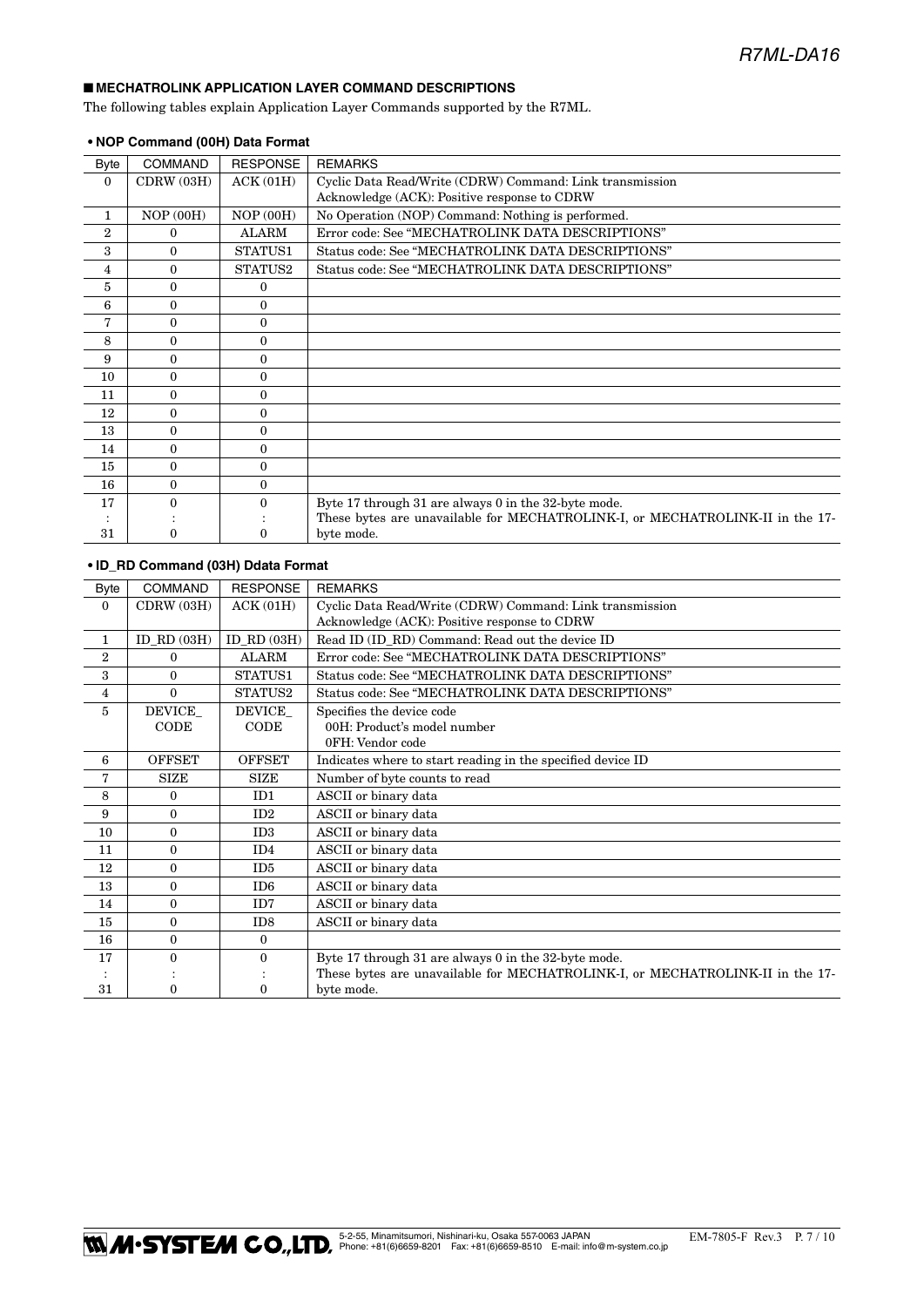#### **• CONNECT Command (0EH) Data Format**

| <b>Byte</b>    | <b>COMMAND</b>  | <b>RESPONSE</b> | <b>REMARKS</b>                                                            |  |
|----------------|-----------------|-----------------|---------------------------------------------------------------------------|--|
| $\theta$       | CDRW (03H)      | ACK(01H)        | Cyclic Data Read/Write (CDRW) Command: Link transmission                  |  |
|                |                 |                 | Acknowledge (ACK): Positive response to CDRW                              |  |
| $\mathbf{1}$   | <b>CONNECT</b>  | <b>CONNECT</b>  | Establish Connection (CONNECT) Command: Requests to establish             |  |
|                | (0EH)           | (0EH)           | connection to MECHATROLINK                                                |  |
| $\overline{2}$ | 0               | <b>ALARM</b>    | Error code: See "MECHATROLINK DATA DESCRIPTIONS"                          |  |
| 3              | $\Omega$        | STATUS1         | Status code: See "MECHATROLINK DATA DESCRIPTIONS"                         |  |
| $\overline{4}$ | $\Omega$        | STATUS2         | Status code: See "MECHATROLINK DATA DESCRIPTIONS"                         |  |
| 5              | <b>VER</b>      | <b>VER</b>      | Application Layer version number                                          |  |
|                |                 |                 | 10H: MECHATROLINK-I                                                       |  |
|                |                 |                 | 21H: MECHATROLINK-II                                                      |  |
| 6              | COM_MODE        | COM_MODE        | Communication mode                                                        |  |
|                |                 |                 | 00H: 17-byte mode                                                         |  |
|                |                 |                 | 80H: 32-byte mode                                                         |  |
| $\overline{7}$ | <b>COM_TIME</b> | COM TIME        | Communication cycle (milliseconds)                                        |  |
|                |                 |                 | MECHATROLINK-I: Multiples of two (2)                                      |  |
|                |                 |                 | MECHATROLINK-II: Integral multiples of the transmission cycle             |  |
| 8              | $\Omega$        | $\mathbf{0}$    |                                                                           |  |
| 9              | $\theta$        | $\theta$        |                                                                           |  |
| 10             | $\Omega$        | $\theta$        |                                                                           |  |
| 11             | $\Omega$        | $\mathbf{0}$    |                                                                           |  |
| 12             | $\Omega$        | $\theta$        |                                                                           |  |
| 13             | $\Omega$        | $\mathbf{0}$    |                                                                           |  |
| 14             | $\theta$        | $\mathbf{0}$    |                                                                           |  |
| 15             | $\Omega$        | $\Omega$        |                                                                           |  |
| 16             | $\mathbf{0}$    | $\mathbf{0}$    |                                                                           |  |
| 17             | $\Omega$        | $\Omega$        | Byte 17 through 31 are always 0 in the 32-byte mode.                      |  |
|                |                 |                 | These bytes are unavailable for MECHATROLINK-I, or MECHATROLINK-II in the |  |
| 31             | $\theta$        | $\Omega$        | 17-byte mode.                                                             |  |

#### **• DISCONNECT Command (0FH) Data Format**

|                |                   | <b>RESPONSE</b>   |                                                                           |  |
|----------------|-------------------|-------------------|---------------------------------------------------------------------------|--|
| Byte           | <b>COMMAND</b>    |                   | <b>REMARKS</b>                                                            |  |
| $\mathbf{0}$   | CDRW (03H)        | ACK(01H)          | Cyclic Data Read/Write (CDRW) Command: Link transmission                  |  |
|                |                   |                   | Acknowledge (ACK): Positive response to CDRW                              |  |
| $\mathbf{1}$   | <b>DISCONNECT</b> | <b>DISCONNECT</b> | Release Connection (DISCONNECT) Command: Requests to release              |  |
|                | (0FH)             | (OFH)             | connection to MECHATROLINK                                                |  |
| $\overline{2}$ | $\Omega$          | <b>ALARM</b>      | Error code: See "MECHATROLINK DATA DESCRIPTIONS"                          |  |
| 3              | 0                 | STATUS1           | Status code: See "MECHATROLINK DATA DESCRIPTIONS"                         |  |
| 4              | 0                 | STATUS2           | Status code: See "MECHATROLINK DATA DESCRIPTIONS"                         |  |
| 5              | $\Omega$          | 0                 |                                                                           |  |
| 6              | 0                 | 0                 |                                                                           |  |
| 7              | $\Omega$          | $\Omega$          |                                                                           |  |
| 8              | 0                 | $\Omega$          |                                                                           |  |
| 9              | 0                 | $\Omega$          |                                                                           |  |
| 10             | 0                 | 0                 |                                                                           |  |
| 11             | 0                 | 0                 |                                                                           |  |
| 12             | 0                 | $\Omega$          |                                                                           |  |
| 13             | 0                 | $\Omega$          |                                                                           |  |
| 14             | 0                 | $\Omega$          |                                                                           |  |
| 15             | 0                 | $\Omega$          |                                                                           |  |
| 16             | $\Omega$          | $\Omega$          |                                                                           |  |
| 17             |                   | 0                 | Byte 17 through 31 are always 0 in the 32-byte mode.                      |  |
|                |                   |                   | These bytes are unavailable for MECHATROLINK-I, or MECHATROLINK-II in the |  |
| 31             |                   |                   | 17-byte mode.                                                             |  |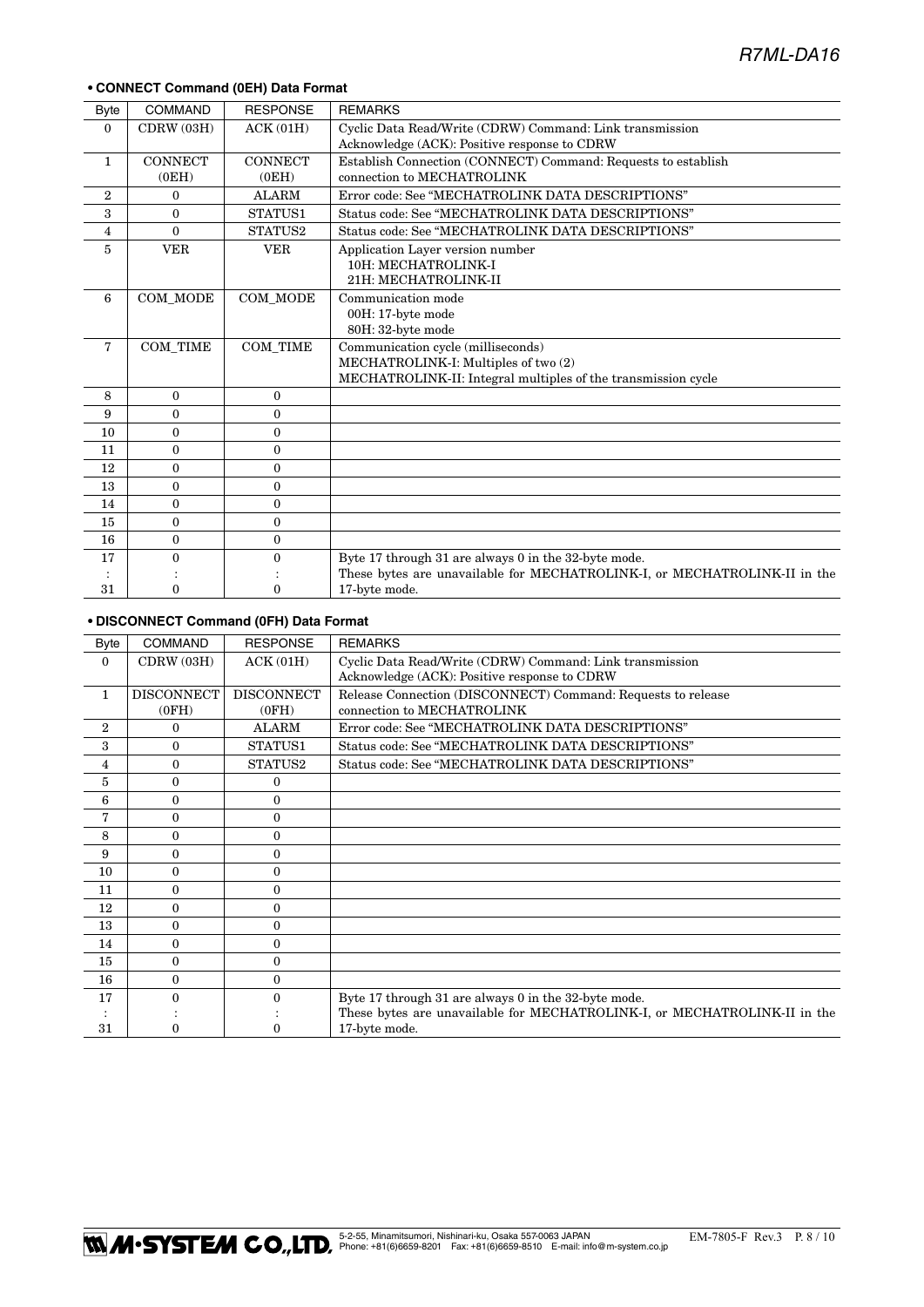#### **• DATA\_RWA Command (50H) Data Format**

| Byte           | <b>COMMAND</b>         | <b>RESPONSE</b>       | <b>REMARKS</b>                                                            |  |
|----------------|------------------------|-----------------------|---------------------------------------------------------------------------|--|
| $\Omega$       | CDRW (03H)             | ACK(01H)              | Cyclic Data Read/Write (CDRW) Command: Link transmission                  |  |
|                |                        |                       | Acknowledge (ACK): Positive response to CDRW                              |  |
| $\mathbf{1}$   | DATA RWA               | DATA RWA              | Data Read/Write A (DATA RWA) Command: Refreshes I/O data                  |  |
|                | (50H)                  | (50H)                 |                                                                           |  |
| $\overline{2}$ | $\theta$               | <b>ALARM</b>          | Error code: See "MECHATROLINK DATA DESCRIPTIONS"                          |  |
| 3              | $\Omega$               | STATUS1               | Status code: See "MECHATROLINK DATA DESCRIPTIONS"                         |  |
| $\overline{4}$ | $\Omega$               | STATUS2               | Status code: See "MECHATROLINK DATA DESCRIPTIONS"                         |  |
| 5              | CH1 OUT LO             | CH1 IN LO             | CHx OUT: Output data: See "MECHATROLINK DATA DESCRIPTIONS"                |  |
| 6              | CH1 OUT HI             | CH1 IN HI             | CHx IN: Input data: See "MECHATROLINK DATA DESCRIPTIONS"                  |  |
| 7              | CH <sub>2</sub> OUT LO | CH <sub>2</sub> IN LO |                                                                           |  |
| 8              | CH2 OUT HI             | CH <sub>2</sub> IN HI |                                                                           |  |
| 9              | CH3 OUT LO             | CH3 IN LO             |                                                                           |  |
| 10             | CH3 OUT HI             | CH3 IN HI             |                                                                           |  |
| 11             | CH4 OUT LO             | CH <sub>4</sub> IN LO |                                                                           |  |
| 12             | CH4 OUT HI             | CH4 IN HI             |                                                                           |  |
| 13             | EXT OUT LO             | <b>EXT IN LO</b>      | EXT OUT: Extension output data: See "MECHATROLINK DATA DESCRIPTIONS"      |  |
| 14             | EXT OUT HI             | EXT IN HI             | EXT IN: Extension input data: See "MECHATROLINK DATA DESCRIPTIONS"        |  |
| 15             | $\theta$               | <b>STATUS LO</b>      | R7ML status: See "MECHATROLINK DATA DESCRIPTIONS"                         |  |
| 16             | $\mathbf{0}$           | <b>STATUS HI</b>      |                                                                           |  |
| 17             | $\Omega$               | $\Omega$              | Byte 17 through 31 are always 0 in the 32-byte mode.                      |  |
|                |                        |                       | These bytes are unavailable for MECHATROLINK-I, or MECHATROLINK-II in the |  |
| 31             | 0                      | 0                     | 17-byte mode.                                                             |  |

#### ■ **MECHATROLINK APPLICATION LAYER DATA DESCRIPTIONS**

#### **• Alarm Error Codes**

Errors detected at the slave are set at ALARM in the response and sent to the master.

| ERROR CODE | <b>DESCRIPTION</b>                                             | <b>CLASSIFICATION</b> |
|------------|----------------------------------------------------------------|-----------------------|
| 00H        | Normal status                                                  | $- - - -$             |
| 01H        | Invalid Command: Command is not supported.                     | Warning               |
| 02H        | Command Not Allowed: Command execution conditions are not met. | Warning               |
| 03H        | Invalid Data: Data in the command is not correct.              | Warning               |
| 04H        | Synchronization Error                                          | Alarm                 |

#### **• STATUS1 Bit Allocations**

Alarm/Warning classification and status information are set at STATUS1 in the response and sent to the master.

| Bit | <b>DEFINITION</b> | <b>DESCRIPTION</b>                                                           |
|-----|-------------------|------------------------------------------------------------------------------|
|     | Alarm Bit         | 0: Normal, 1: Alarm                                                          |
|     | Warning Bit       | 0: Normal, 1: Warning                                                        |
|     | Command Ready Bit | $0:$ Command cannot be accepted (busy), $1:$ Command can be accepted (ready) |
| 37  | Unused            | $\frac{1}{2}$                                                                |

#### **• STATUS2**

Reserved for future use

#### **• Input Data**

Input data to be sent from the slave to the master are set in the response. With an output module, output data in the command are repeated and sent back to the master.

| ID                    | <b>DESCRIPTION</b>                | <b>REMARKS</b>                                            |
|-----------------------|-----------------------------------|-----------------------------------------------------------|
| CH1 IN LO             | CH1 data, low 8 bits              | R7ML-DA16: Bit 0 through 7 data are set.                  |
|                       |                                   | R7ML-DC16x, R7ML-YS2, R7ML-YV2: Output data are repeated. |
| CH1 IN HI             | CH1 data, high 8 bits             | R7ML-DA16: Bit 8 through 15 data are set.                 |
|                       |                                   | R7ML-DC16x, R7ML-YS2, R7ML-YV2: Output data are repeated. |
| CH <sub>2</sub> IN LO | CH <sub>2</sub> data, low 8 bits  | R7ML-DA16, R7ML-DC16x: Unused                             |
|                       |                                   | R7ML-YS2, R7ML-YV2: Output data are repeated.             |
| CH <sub>2</sub> IN HI | CH <sub>2</sub> data, high 8 bits | R7ML-DA16, R7ML-DC16x: Unused                             |
|                       |                                   | R7ML-YS2, R7ML-YV2: Output data are repeated.             |
| CH3 IN LO             | CH <sub>3</sub> data, low 8 bits  | R7ML-DA16, R7ML-DC16x, R7ML-YS2, R7ML-YV2 : Unused        |
| CH3 IN HI             | CH <sub>3</sub> data, high 8 bits | R7ML-DA16, R7ML-DC16x, R7ML-YS2, R7ML-YV2 : Unused        |
| CH4 IN LO             | CH4 data, low 8 bits              | R7ML-DA16, R7ML-DC16x, R7ML-YS2, R7ML-YV2 : Unused        |
| CH4 IN HI             | CH <sub>4</sub> data, high 8 bits | R7ML-DA16, R7ML-DC16x, R7ML-YS2, R7ML-YV2 : Unused        |